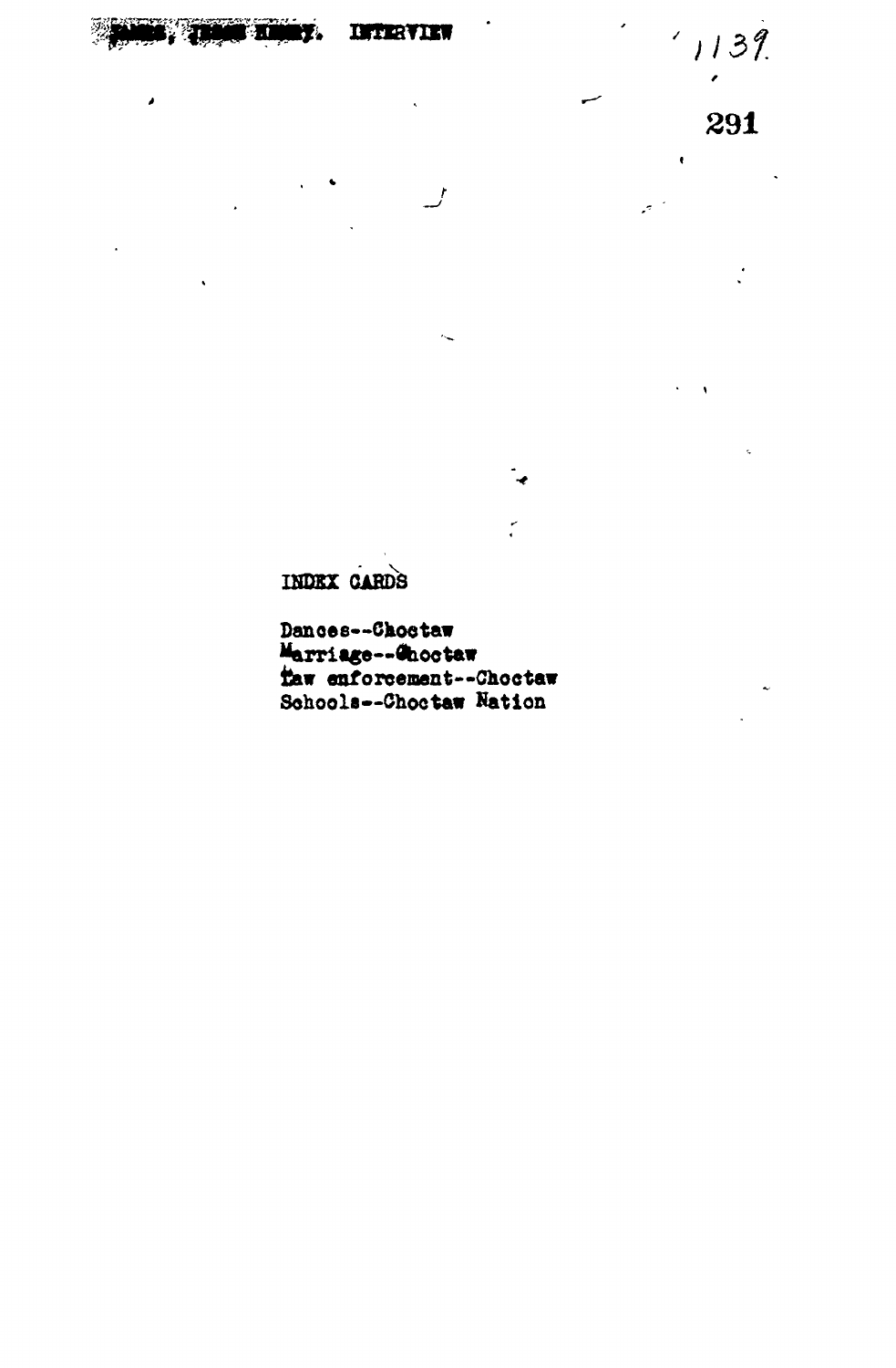| Field Morker: Maurice R. Anderson,<br>$\sim$ | March 25, 1937 | $\frac{1139}{292}$                                                                           |
|----------------------------------------------|----------------|----------------------------------------------------------------------------------------------|
|                                              |                | BIOGRAPHY OF: Mr. Jesse Henry James<br>(Full-blood Choctaw Indian)<br>Pauls Valley, Cklahoma |
|                                              | $\text{LORK:}$ | December 23, 1888 at Shady<br>Point, Indian Territory                                        |
|                                              | PARENTS:       | Father: Adam James born in<br>the choctaw Mation, now de-<br>ceased.                         |

^^% *4^n ^F\** ^^^ ^^^ ^^^ ^^^ ^^^ ^^^ ^^^ ^^^ ^^^ ^^> ^T^ ^^^ ^^^ ^^^ ^T^ ^^^ ^^^ ^^x ^^^ ^ ^ ^^^ ^^^ ^1 ^ \*^^^ ^^^ ^T\* ^ ^ ^^V ^^^ ^^^ ^^^ j^ ^ ^^V ^^^ ^^^ ^^^ ^\*ls ^^^ ^^\ ^^V ^^^ ^^^ ^^V ^^^ ^ ^ ^ ^ ^^H ^ ^ ^^H ^^\ *^T^*

I am a full-blood Choctaw Indian. I lived with my father and mother at Chady Point in the Choctaw Nation. Then I was a small boy I have gone to several Stomp Dances, given by my tribe, but my father told me that they weren't as good as they used to be. Le has told me a lot of the things the Indians believed in. He said that, when an illicit intimacy between a man end a woman of blood relationship was discovered, the Indians subjected the offenders to the loss of both ears. My father said that he had known some who had get their ears cut off. hide the tell-tale evidence of their sin, they would let their hair grow out long. I remember a lot of things that he told me like that.

The first day I want to school, when I was six years old, my father took me. It was a little country school, . with only one large room and the name of it was Brazil. It was located several miles from Chady Foint. A white man was my teacher. I don't remember his name. I could not speak English then, I could only understand Choctaw language. I just went to the secondgrade, but I learned